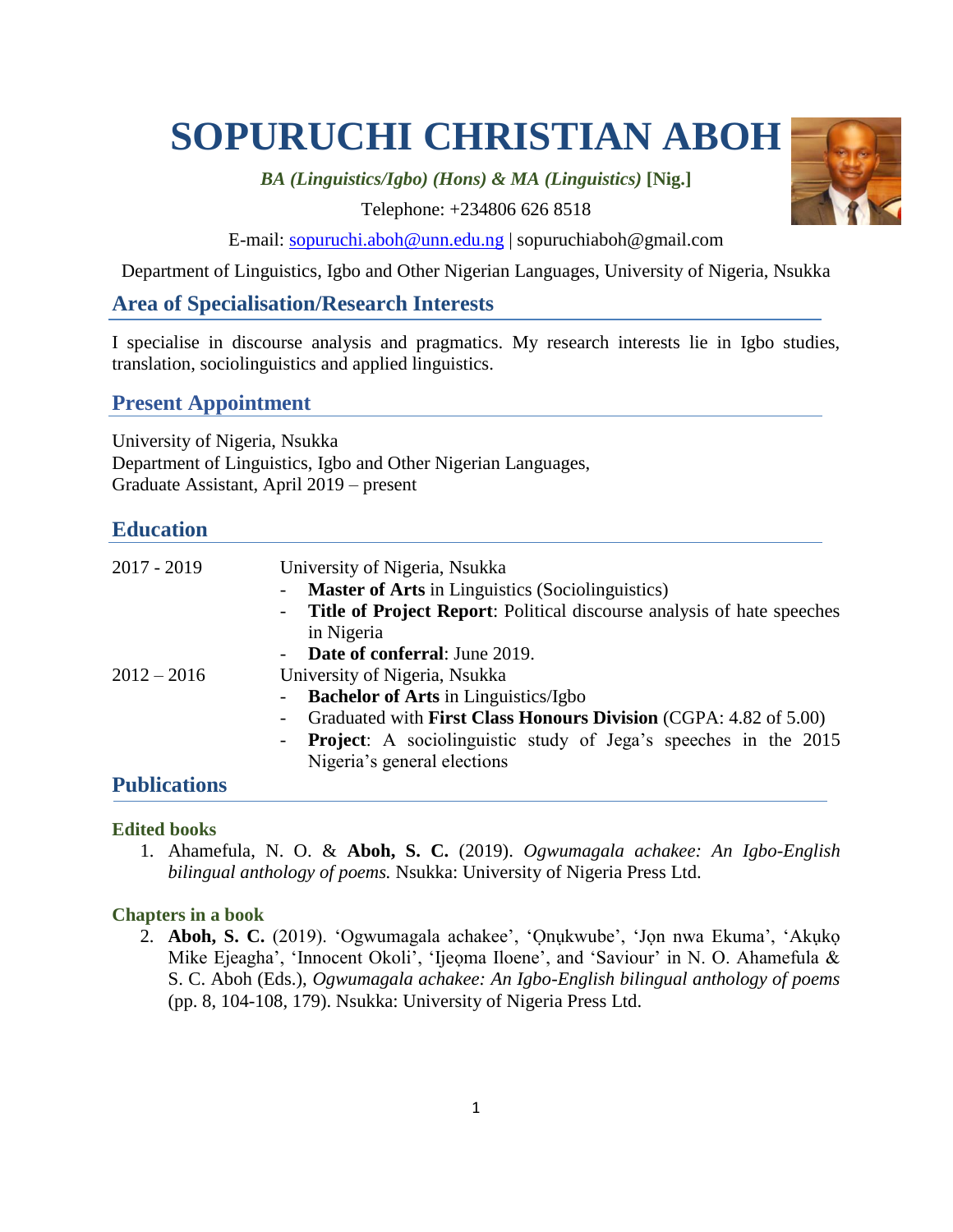- 3. Ahamefula, N. O., **Aboh, S. C.,** Ezemoka, A. & Onyegiri, C. (2018). Igbo leadership in folklores: Insights from Mike Ejeagha. In G. I. Nwaozuzu, P. U. Okpoko, B. M. Mbah & N. O. Ahamefula (Eds.) *Igbo institutions and leadership* (pp. 30-48). Nsukka: Centre for Igbo Studies.
- 4. **Aboh, S. C.** (2018). 'Diọkpa' and 'Anwụnta' poems published in C. N. Okebalama, C. C. Ezebube & C. M. Akaeze (Eds.), *Okebalama* (pp. 16-17). Enugu: Eagle Konzults Enterprises.

#### **Journal articles**

- 5. **Aboh, S. C.,** Agbedo, C. U. & Ahamefula, N. O. (accepted). The ideology of post-truth in Nigerian cities: A discourse historical analysis. *Journal of Linguistic Association of Nigeria*, 22.
- 6. **Aboh, S. C.,** Ezema, C. A. & Awolor, M. T. (accepted). Cognitive semantic analysis of Shehu Sani's 'Poem for the Broom'. *Journal of Linguistic Association of Nigeria*, 22.
- 7. Bashorun, K. O., Eze, A. N., **Aboh, S. C.** & Odeh, B. E. (2019). An X-bar approach to aspects in Yoruba. *Ideal International Journal of Igboscholars Forum,* Nigeria, 12(2), 133-150.
- 8. Ahamefula, N. O., Udechukwu, C. N., **Aboh, S. C.,** Ezekiel, J. C., Okoye, C. L. & Onyegiri, C. D. (2019). Ntụcha asụsụ ndịnọrụ nke mkparịta ụka dị n'etiti onye isi ala Muhammadu Buhari na Praịm Mịnịsta David Cameron gbasara mpụ. *Ekwe Jonal,* 12(1), 24-32.
- 9. Ahamefula, N. O., Odii, B. C., Udechukwu, C. N., Ezemoka, A., **Aboh, S. C.**, Okoye, L. C., Ozioko, E. & Nwachukwu, A. P. (2019). Intercultural communication and international cohesion: A study of Chinese and Igbo names exchange phenomenon. *Igboscholars International Journal of Igbo Scholars Forum, Nigeria*, 12(1), 47-65.
- 10. **Aboh, S. C.** & Ezika, C. G. (2018). Translation as a veritable tool for economic development in Nigeria: Any possibility? *NITI Journal of Translation and Interpreting Studies (NJTIS),* 1(1), 34-40.
- 11. **Aboh, S. C.,** Ezebuilo, C. N. & Ibeneme, J. C. (2018). A comparative analysis of lexical prepositions in the Ibibio and Igbo languages. *Macrolinguistics*, 6(9), 36-45.
- 12. **Aboh, S. C.** & Ahamefula, N. O. (2018). Ntụcha ụbụbọ nke okwu ọnụ Jega na ntụli aka elu izugbe Naịjirịa n'afọ 2015. *Journal of Linguistic Association of Nigeria*, 21(3), 52-65.
- 13. Ezebuilo, C. N. & **Aboh, S. C.** (2018). Mkpọaha na nnọchiaha na-enweghị nnọso: Ụdịdị na ọnọdụ ọdabere n'asụsụ Igbo. *Ekwe Jonal*, 10(1), 22-43.
- 14. Udechukwu, C. N., **Aboh, S. C.** & Ahamefula, N. O. (2018). The impact of world Englishes, new Englishes, Nigerian English, and Englishisation on TESOL model in Nigeria. *Igboscholars International Journal of Igbo Scholars Forum, Nigeria,* 11(1), 115- 122.
- 15. **Aboh, S. C.** & Ahamefula, N. O. (2018). A discourse analysis of Jega's speeches in the 2015 Nigeria's general elections. *Journal of Linguistic Association of Nigeria*, 21(1), 1- 13*.*
- 16. Ahamefula, N. O., **Aboh, S. C.,** Udechukwu, C. N., Okoye, C. L., & Ezekiel, J. C. (2018). Nnyocha ekwumekwu mgbanwe ndị All Progressive Congress (APC) site n'ịgbado ụkwụ n'atụmatụ nnyocha ụbụbo kempụrụiche (An analysis of All Progressive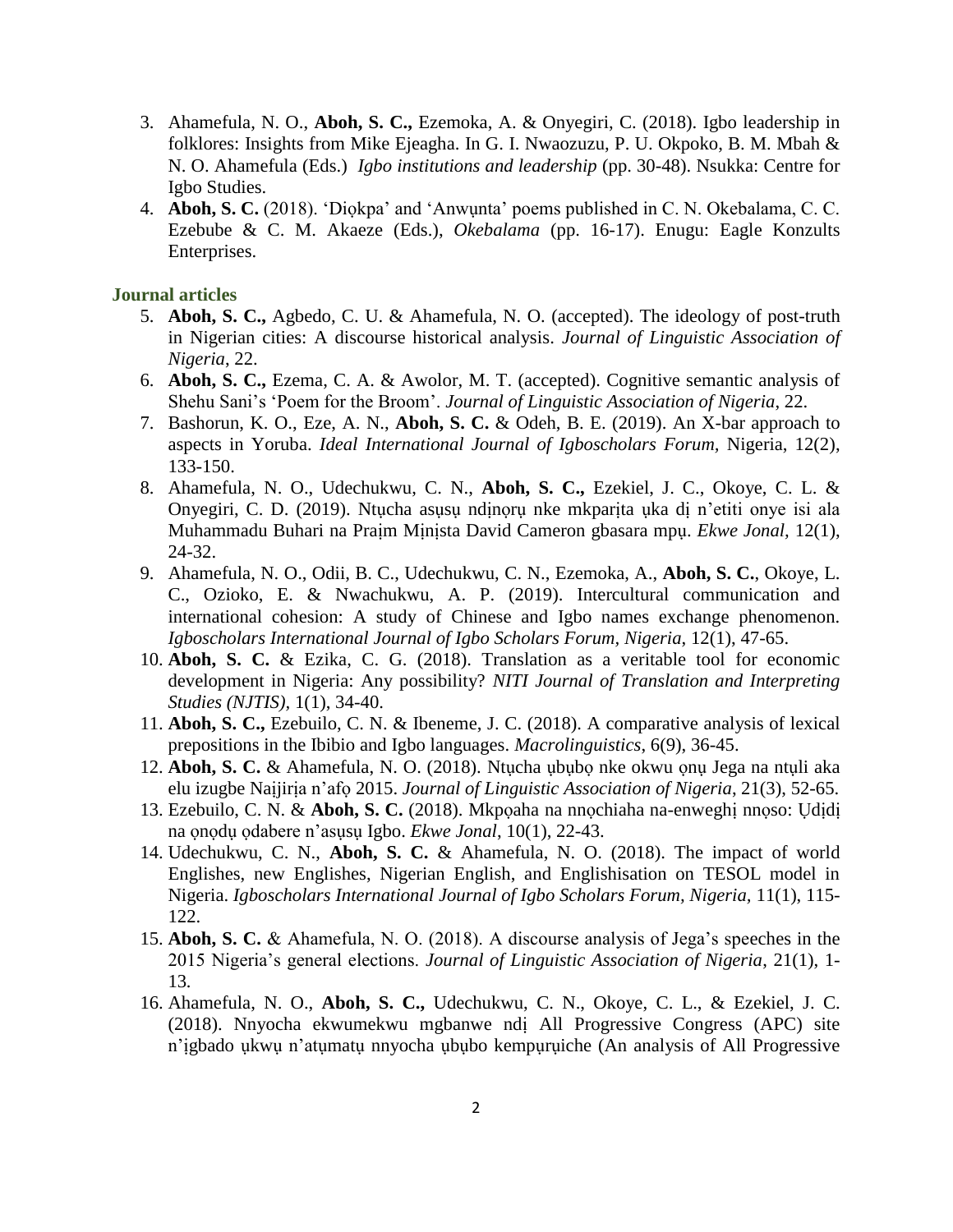Congress (APC) change slogan: A critical discourse analysis perspective). *Journal of the Linguistic Association of Nigeria (JOLAN)*, 21(1), 23-28.

- 17. Eze, C. N., **Aboh, S. C.** & Aruah, V. O. (2017). Uru asụsụ ámáàlà bara na mwulite, nchekwa na mbufe sayensị na nkanaụzụ: Dịka o si metụta Naịjirịa (The role of indigenous language in the development, preservation and transfer of science and technology: The Nigerian example). *The Creative Artist: A Journal of Theatre and Media Studies 13*(2), 158-169.
- 18. Ukaegbu, N., **Aboh, S. C.** & Mbah, E. E. (2017). Nnyocha ndịmiche mkpụrụ ụdaasụsụ Igbo na Berom (Contrastive analysis of Igbo and Berom phonemes). *Journal of Igbo Studies,* 12(1), 56-71.
- 19. **Aboh, S. C.** & Mmakor, C. M. (2015). Language as a tool for societal development. *OLU: The Journal of National Association of Linguistics and Languages Students, 1(8),* 31-38.
- 20. **Aboh, S. C.** (2015). An evaluation of ekwe: Its functional and aesthetic purposes. *OLU: The Journal of National Association of Linguistics and Languages Students 1*(8), 81-90.

## **Awards/Certificates**

- 1. Reviewer Certificate for reviewing two manuscripts for *International Journal of Language and Communication Disorders,* 20th February, 2020.
- 2. Award received by the Traditional Council of the Department of Linguistics, Igbo and other Nigerian Languages, University of Nigeria, Nsukka as 'A Promoter of the Igbo Language' on 21st June 2018.
- 3. Award received from the National Association of Linguistics and Language Students (NALLS), University of Nigeria, Nsukka Chapter as an Icon of Excellence, 24th June 2017.
- 4. Best Graduating Student, Faculty of Arts, University of Nigeria, Nsukka for the 2015/2016 Academic Session; 26th January 2017.
- 5. Best Graduating Student, Department of Linguistics, Igbo and Other Nigerian Languages, 26th January 2017.
- 6. UNIJOS Igbo Women's Cultural Association Prize as the Best Graduating Student in the Igbo Language, 26th January 2017.
- 7. The Dick Udensi Ogan Prize in Igbo Translation as the Best Performer in Igbo Translation in the Department of Linguistics and Nigerian Languages, 26th January 2017.
- 8. Certificate of participation in the British Broadcasting Cooperation workshop on 'BBC and today's Igbo broadcasting in Nigeria', 31st January 2017.
- 9. Certificate of Excellence by the National Association of Linguistics and Languages Students (NALLS), University of Nigeria, Nsukka Chapter as the Best Researcher of the Year, 2nd July 2016.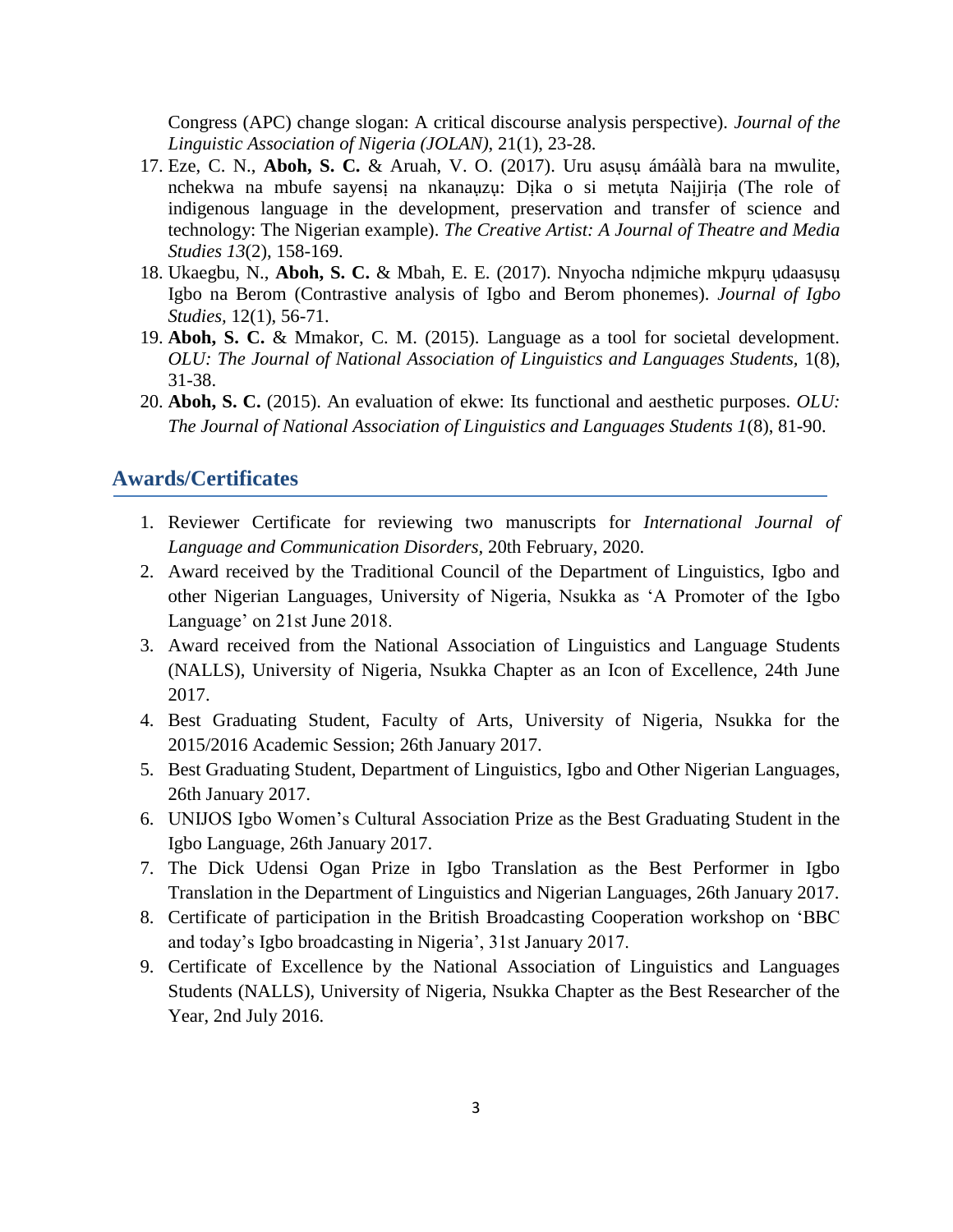10. Certificate of Merit by the Acoustical Society of Nigeria (ASON) as the 2nd Best Paper Presenter in the ASON International Conference at the University of Nigeria, Nsukka, 14th October 2014.

## **Seminars/Conferences Attended and Paper Read**

- 1. Aboh, S. C. & Ezeudo, C. O. (2020). Networking on Facebook and Twitter: A communicative action perspective. A Paper Presented at the 3rd Pragmatics Association of Nigeria Conference held at Anchor University, Lagos, 9th – 12th March, 2020.
- 2. Aboh, S. C. & Odeh, B. E. (2020). "Semantax of hate discourses in Nigeria". A Paper Presented at the **Ist African Pragmatics Conference held at the University of Ghana, 6th – 7th February 2020.**
- 3. Udechukwu, C. N., Aboh, S. C. & Ahamefula, N. O. (2019). "A conversational analysis of dialogic engagement in Ubesie's *Ụkpana Okpoko Buuru*: Implication for general studies." A Paper Presented at the 2019 Biennial Conference of the School of General Studies, University of Nigeria, Nsukka, 6 – 9 May 2019.
- 4. Eze, N. C., Aruah, V. O. & Aboh, S. C. (2017). "Uru asụsụ amaala bara na mwulite, nchekwa na mbufe sayensị na nkanaụzụ: Dịka o si metụta Naịjirịa" (The role of indigenous languages in the development, sustenance and transfer of science and technology: The Nigerian perspective). A Paper Presented at the **2017 Annual International Conference on Humanities and Change Management, 10th – 13th May 2017;** Faculty of Arts Auditorium, Nnamdi Azikiwe University, Awka, Anambra State.
- 5. Ahamefula, N. O., Aboh, S. C., Onwuegbuchunam, M. O., Odii, B. C. & Ezekiel, J. C. (2016). "Assessment of Nigeria's All Progressive Congress (APC) Change Mantra Slogan: A Critical Discourse Analysis Perspective." A Paper Presented at the **29th Linguistic Association of Nigeria (LAN); 5th – 9th December 2016,** Faculty of Arts, University of Jos, Plateau State.
- 6. Aboh, S. C. & Ahamefula, N. O. (2016). **"**A Discourse Analysis of Jega's Speeches in Nigeria's 2015 General Elections." A Paper Presented at the **29th Linguistic Association of Nigeria (LAN); 5th – 9th December 2016,** Faculty of Arts, University of Jos, Plateau State.
- 7. Ahamefula, N. O., Aboh, S. C., Udechukwu, C. N., Okoye, C. L., & Ezekiel, J. C. (2016). **"**Pragmatic Analysis of the Dialogic Engagement Between President Muhammadu Buhari and Prime Minister David Cameron on Corruption." A Paper Presented at the **29th Linguistic Association of Nigeria (LAN); 5th – 9th December 2016,** Faculty of Arts, University of Jos, Plateau State.
- 8. Ahamefula, N. O., Aboh, S. C. & Ezemoka, A. (2016). "Igbo leadership in Folklores: Insights from Mike Ejeagha's *Omekagu."* A Paper presented at **The Centre for Igbo Studies and Faculty of Arts, UNN Multidisciplinary Conference in honour of Igwe**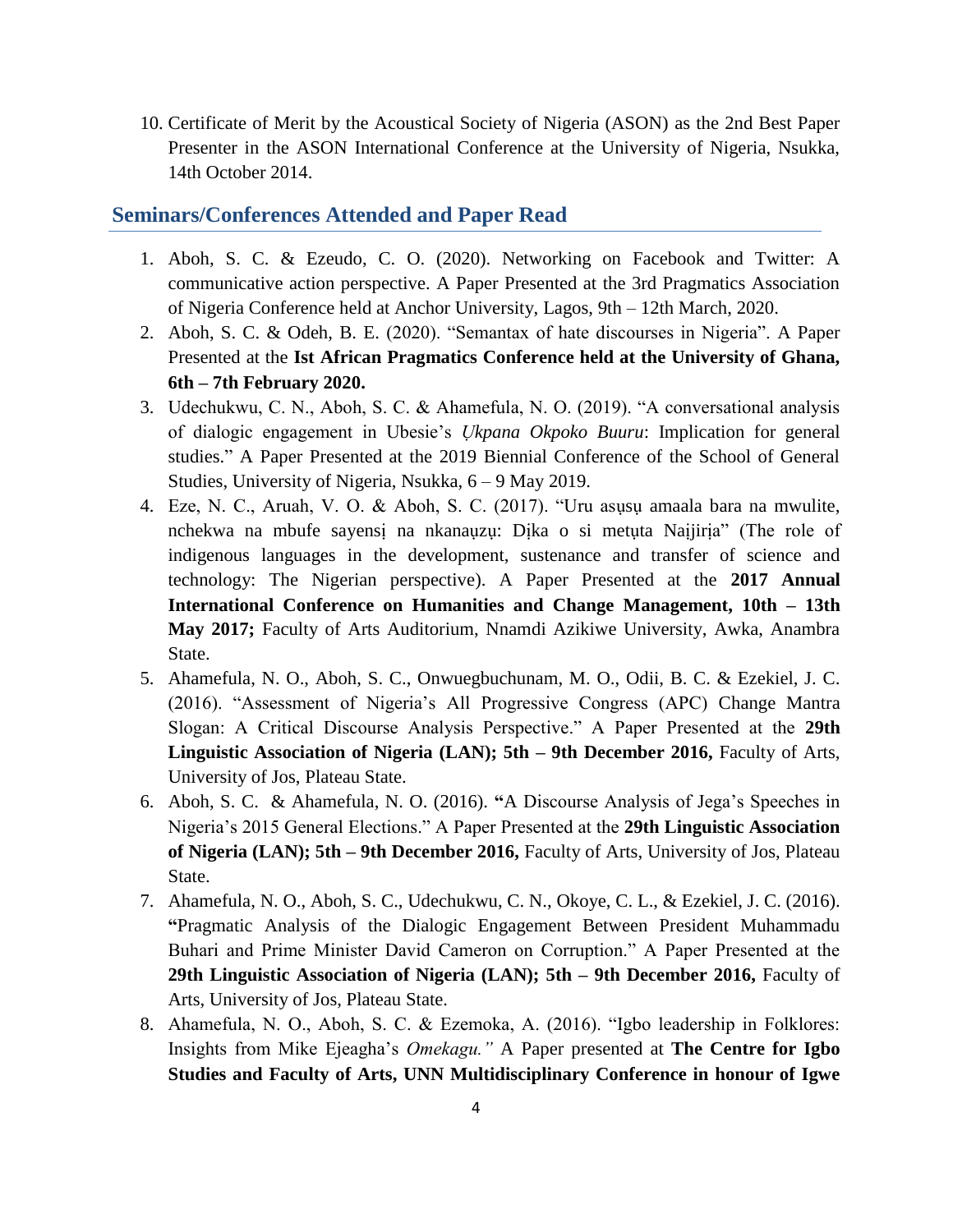**Alfred Achebe, Obi of Onitsha; July 17 – 19, 2016;** Princess Alexandria Auditorium, UNN with the theme: Celebrating Traditional Igbo Institutions and leadership.

- 9. Aboh, S. C. (2015). "The Effects of Politics and Noise on the Environment." A Paper Presented at the **3rd International Conference of the Acoustical Society of Nigeria (ASON), 8th – 11th June 2015**; Niger Hall, CEC, University of Nigeria, Nsukka.
- 10. Aboh, S. C. (2014). "Ekwe as a Traditional Musical Instrument: An Evaluation of its Functional and Aesthetic Purposes." A Paper Presented at the **2nd International conference of the Acoustical Society of Nigeria (ASON), 13th – 16th October 2014**; Princess Alexandria Auditorium, University of Nigeria, Nsukka.

#### **Work Experiences**

- 1. English Language and Literature in English teacher in Community Secondary Commercial School, Esa Ekpo, Mkpat Enin LGA of Akwa Ibom State during one of National Service from May 2017 to April 2018.
- 2. Igbo-English/English-Igbo Translation consultant to 'Such As I Have,' a Media firm from August 2016 to October 2017.
- 3. Associate Editor, *OLU: Journal of National Association of Linguistics and Language Students,* University of Nigeria from June 2014 to September 2015.

#### **Administrative Experience**

- 1. Abak Zonal Coordinator of National Association of Catholic Corps Members (NACC) Akwa Ibom State from May 2017 to April 2018.
- 2. President, National Association of Linguistics and Languages Students, UNN Chapter from August 2015 – July 2016.
- 3. Administrator of the Omenka Cultural Group of the Department of Linguistics, Igbo and Other Nigerian Languages, UNN during the 2015/2016 academic session.
- 4. Acting Financial Secretary of the Youths in Acoustical Society of Nigeria (YASON) from May 2015 – June 2016.
- 5. President, Our Lady Cause of Our Joy Praesidium, Saint Peter's Chaplaincy, UNN from January 2013 – April 2016.
- 6. Associate Editor of the *Olu Journal of the National Association of Linguistics and Languages Students*, UNN Chapter from September 2014 – June 2015.

#### **Skills/Competencies**

- 1. Editing, translating, writing and researching
- 2. Multi-tasking
- 3. Computer and internet literacy